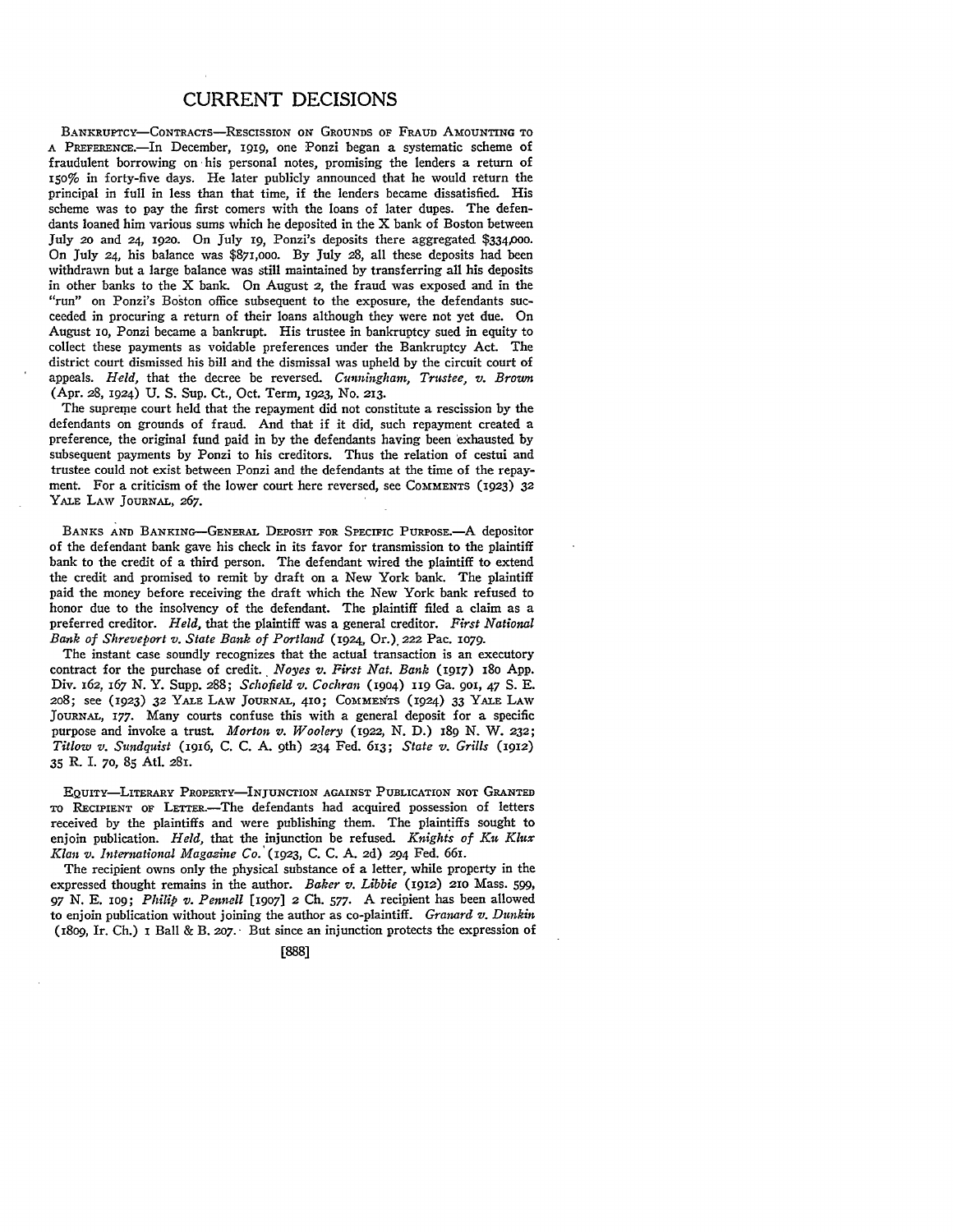the idea in which the recipient has no property interest, the instant case reaches the sounder result.

EVIDENcE-HEARSAY-SPONTANEOUS DECLARATION.-In an action for the death of a pedestrian struck by a truck, the plaintiff offered in evidence the statement made by the driver immediately after stopping the truck over Ioo feet from the point of collision, "Arrest me officer, it is my fault." The defendant objected to the evidence as hearsay. The lower court sustained the objection. *Held,* that the judgment be affirmed. *Perry v. Harritos* (1924, Conn.) 124 Atl. 45.

The court overruled *Morse v. Consolidated Ry. Co.* (19o8) 81 Conn. 395, 71 Atd. 553, which held that an utterance caused by a startling event is admissible only if made contemporaneous with the event. The instant case adopts the better view that the test is whether the utterance was spontaneous and unreflective. Lapse of time between event and utterance is only evidence of lack of spontaneity. The spontaneity of the utterance is a sufficient guarantee of trustworthiness. *Roach v. Gt. Northern Ry. Co.* (1916) 133 Minn. 257, **I58** N. W. 232; *Eby v. Travelers Is. Co.* (1917) 258 Pa. 525, **1o2** Atl. 209; *Starcher v. South Pennsylvania Coal Co.* (1918) 81 W. Va. 587, 95 S. E. *28; Washington Ry. Co. v. Deahi (1919)* 126 Va. 141, ioo S. E. 840; 3 Wigmore, *Evidence* **(2d** ed. 1923) sec. 1747; Morgan, *Utterances Admissible as Res Gestae* (1922) 31 YALE LAW **JOURNAL,** 238.

INSURANCE-EXECUTION OF INSURED FOR MURDER A DEFENSE.- An insured murdered the beneficiary and was executed for the crime. The policy did not expressly exempt the company from liability for death by legal execution. The insured's executrix sued under a provision "that, if the beneficiary should predecease the insured, the interest in the policy would vest in the insured." *Held,* that she could not recover. *Smith v. Metropolitan Ins. Co.* (1923, Mun. Ct.) 122 Misc. 136, 203 **N.** Y. Supp. 173.

The court, with a vague reference to public policy, accepts the view that death by legal execution is impliedly excepted from the risks assumed. *Collins v. Metropolitan Ins. Co.* (19o7) *27* Pa. Super. Ct. 353; *Northwestern Ins. Co. v. McCue* (1912) 223 **U. S.** 234, 32 Sup. Ct. 22o. However, an incontestable clause has been held to invalidate this defense. *Weil v. Travelers' Ins. Co.* (I9I8) 201 Ala. 409, 78 So. 528; *contra: Scarborough v. American National Ins. Co. (1916)* <sup>171</sup>**N.** C. 353, 88 **S.** E. 482. And, in some states, it is said to add forfeiture of property to punishment for crime, which is inconsistent with constitutional or statutory provisions abolishing such forfeitures. *Collins v. Metropolitan Ins. Co.* (1907) **232** Ill. **37,** 83 *N.* **E.** 542; *Fields v. Metropolitan Ins. Co.* (1923, Tenn.) 249 **S.** W. 798; *Am. Nat. Ins. Co. v. Coates* (1923) 112 Tex. 267, 246 **S.** W. 356. The latter aspect was apparently ignored by the court. See N. Y. Cons. Laws, 19o9, ch. 88, sec. 512. The tendency is to deny an implied exemption from liability in the analogous cases of suicide. See **COMMENTS** (1921) 30 YALE LAW JOURNAL, 401.

JUDGMENTS-REs **ADjUDICATA-CONcLUSIVENESS** OF FINDING OF FACT **IN** PRIOR BANKRUPTCY PROCEEDING.-In an action for deceit the plaintiff alleged that the defendants had obtained credit from him by a false statement as to their financial condition. In a prior bankruptcy proceeding against the defendants, the plaintiff had opposed the confirmation of an offer of composition on the same ground, but the court found that the statement was true when made, and the composition was confirmed. The lower court excluded this evidence and the defendant appealed. *Held,* that the determination of this fact in the bankruptcy proceeding was conclusive in the instant case. *Myers v. International Truat Co.* (1923) 263 U. S. 64, 44 Sup. Ct. 86.

The adjudication of an operative fact essential to the determination of a case in a prior proceeding, is conclusive if the same fact is again at issue between the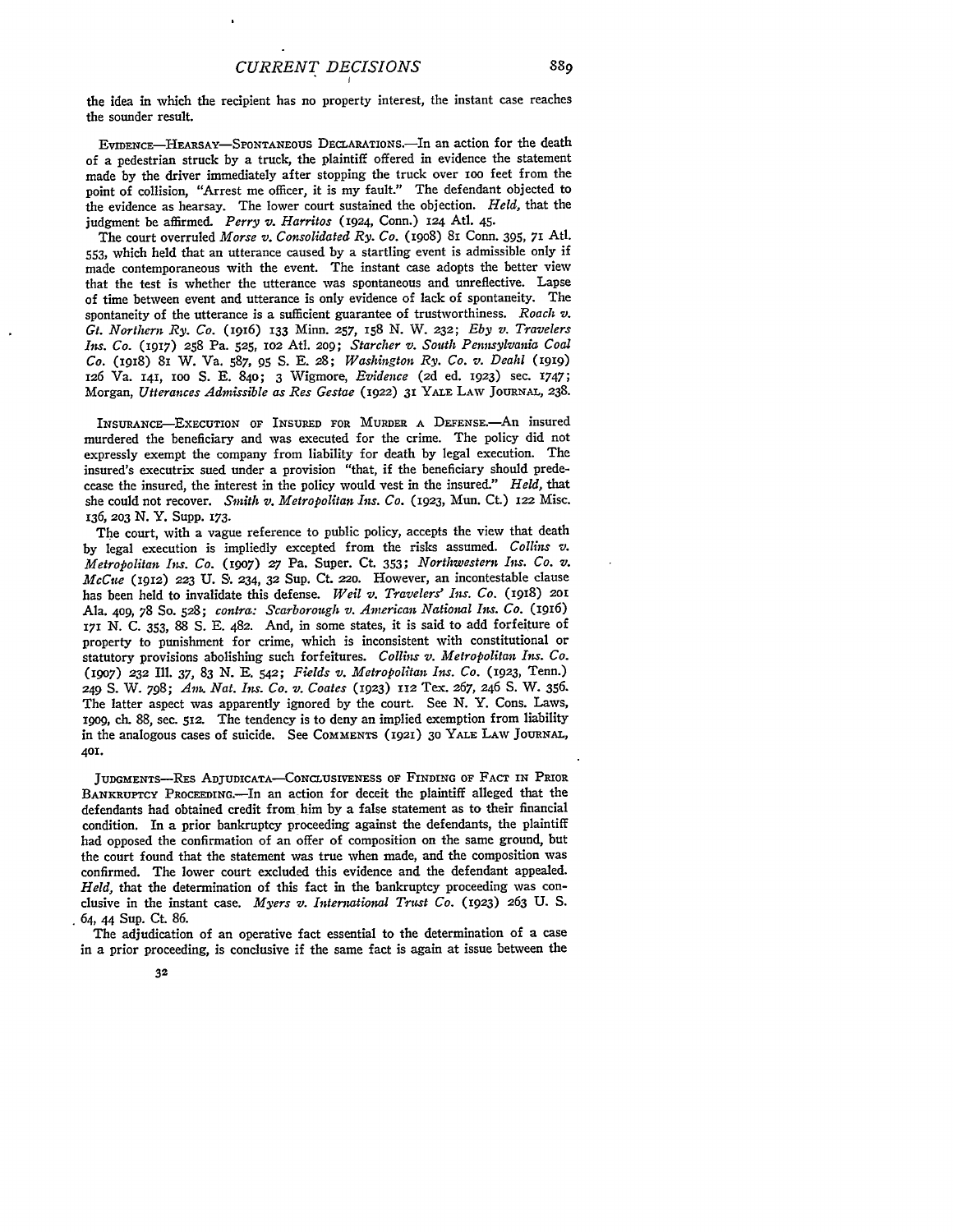parties. *Union Central Life Im. Co. v. Drake* (1914, C. **C.** A. 8th) 214 Fed. 536; *Sutton v. Wentworth* **(1917,** C. C. A. ist) *247* Fed. 493; (1915) 14 MICH. L. REV. **241.** It is not necessary that the adjudication be made in the prosecution of the same claim or demand. *Hickman v. Town of Fletcher* (jqi2, C. C. A. 8th) 195 Fed. 9o7.

MARRIAGE **AND** DIVORCE-REcRIMINATIoN-ADULTERY OF PETITIONER No **BAR--** In an action for divorce, the evidence showed that both the petitioner and her husband had been guilty of adultery, the petitioner with one **C;** that C was willing to marry her, and that she had left her husband's home because of his cruelty. Under the Matrimonial Cause Act (1857) **20** & 21 Vict. c. 85, sec. 31, the court has discretionary power to grant a divorce where both parties are guilty of misconduct. *Held*, that the divorce be granted. *Tickner v. Tickner* (1924, P.) 4o T. L. R. 367.

It is generally held in this country that if the petitioner's misconduct is itself sufficient ground for divorce, a decree will not be granted. *Day v. Day* **(1905) 71** Kan. 385, 8o Pac. 974; Keezer, *Marriage and Divorce* **(2d** ed. 1923) sec. 427. A decree, however, may be granted where both parties are not equally at fault. *Johnsen v. Johnsen* (1914) 78 Wash. 423, **139** Pac. 189. Or where the misconduct of one is provoked **by** the other. *Garrett v. Garrett* (191I) **252** Ill. 318, *96* N. E. 882. A discretionary power in the court, as in the instant case, seems the best solution of a difficult problem. A relaxation of the general rule under extraordinary circumstances is beneficial. See *Weiss v. Weiss* **(1913) 174** Mich. 431, **140** N. W. 587; (1924) 2 **AMERICAN** MERCURY, *39.*

**REPLEVIN-STATUTORY FORTHCOMING BOND--AccIDENTAL** DESTRUCTION OF **PROPERTY.-A** sheriff, acting under **N. C.** Cons. Sts. sec. **3403,** seized an automobile used in violation of the prohibition law, and when directed in replevin to deliver it to the plaintiff, who claimed it as a mortgagee, gave a forthcoming bond retaining possession of the property. Thereafter the property was destroyed without the defendant's fault. From a judgment for the plaintiff the defendant appealed. *Held,* (two judges *dissenting)* that the judgment be affirmed. *T. & H. Motor Co. v. Sands* **(1923)** 186 **N. C.** *732, 120* **S. E.** 459.

At common law, one who obtains possession of goods **by** a writ of replevin is, in case of subsequent accidental destruction, responsible for their value on his forthcoming bond, if his claim to the goods proves unfounded. *Lillie v. McMillan* (1879) **52** Iowa, 463, 3 *N.* W. 6oi; *Suppiger v. Gruaz* (1891) **137** Ill. *216,* **27** *N.* **E. 22.** Similarly, **by** express provision of statutes permitting the defendant to retain the chattel on giving bond. *Bradley v. Campbell* (19o8) 132 Mo. App. 78, **III S.** W. **514;** *Randolph v. McGowans* (1917) **174 N. C.** 2o3, 93 **S. E.** 73o; *contra: Jennings v. Sparkman* (1892) 48 Mo. App. 246. The confiscation statute in the instant case has been held not to prejudice the rights of innocent third parties. *Skinner v. Thomas* (1916) **171 N.** C. **98,** 87 S. E. 976. It seems that the sheriff would then be justified in permitting one claiming to be such a party to take possession under a writ of replevin, as the forthcoming bond would give the state full protection.

SALES-OPEN BILL OF LADING-LIABILITY OF A CARRIER FOR REDELIVERY TO THE SHIPPER NOT NAMED AS CONSIGNOR.-- A, having contracted to sell a carload of lumber to the plaintiff, but not having the lumber on hand, contracted to purchase the lumber from B to be sent to the plaintiff. B delivered the lumber to the defendant carrier on an open bill of lading, naming A as consignor and the plaintiff as consignee, and attached a draft to the bill of lading and sent them to A. On A's refusal to pay the draft, B demanded and received a redelivery of the lumber from the defendant. The plaintiff had paid a draft attached to a bill of lading which was sent to him by A. There was evidence that by prior dealings